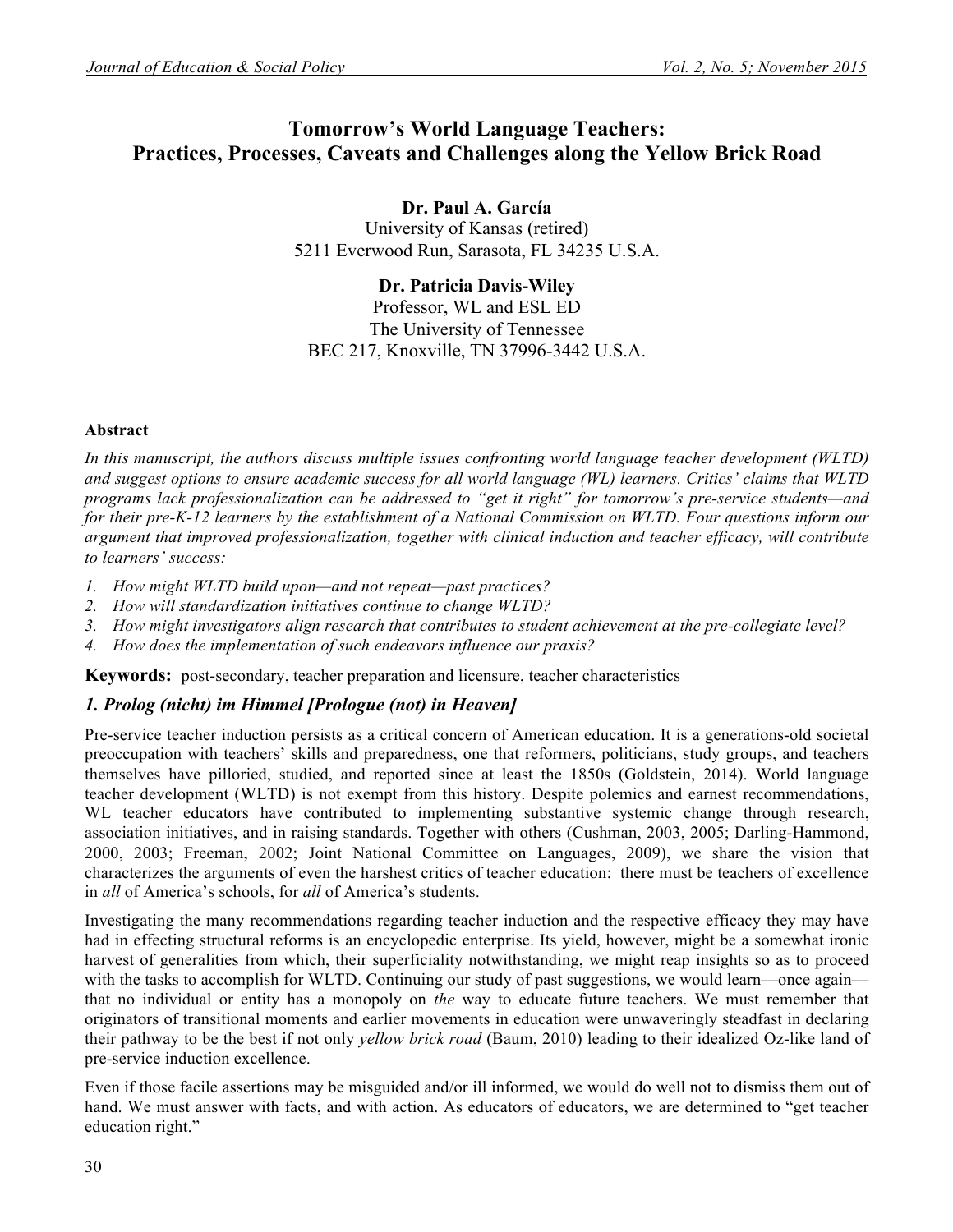efforts of teacher preparers and the weak academic achievements of K-12 students:

We must respond appropriately to demands that future world language (WL) teacher induction create the settings and experiences that tomorrow's professionals require—for both teacher excellence and student learning. How we WL teacher educators might prepare for that tomorrow today is the focus of this paper. The action we need begins with the establishment by the leading WL teacher organizations of a *National Commission on WLTD*. A nationwide conversation would thus begin under the aegis of the Commission, and lay the groundwork for change while including other groups advocating excellence in teacher preparation.

## *2. Perceptions of Teacher Preparation, "Easy Fixes," and Stakeholder Participation*

Klein's recent essay (2014) on identifying and preparing meritorious teachers illustrates the simplistic and inaccurate public perspective on teacher preparation programs that we cannot afford to disregard as we seek partners for change. To attain the elusive but commonly agreed upon goal of superior teacher preparation, Klein argues that the critical component necessary to promote TD advancement is to "professionalize teaching, making it like other well-respected professions, such as law and medicine" (para. 3). He formulates his perspective on the basis of three desiderata: better academic training of pre-service teachers; recruiting new teachers from the top third of our college graduates; and reforming the reward system for instructors, and adds, "Excellence would be the guiding hallmark" (para. 7). Let us examine one of Klein's key recommendations, that teachers establish their own boards to "police the profession" and set their own standards. He either omits or is unaware of the fact that many professional organizations have already purposefully accomplished *exactly* what he suggests.

For Klein, the *Provisional program guidelines for foreign language teacher education* by the American Council on the Teaching of Foreign Languages (ACTFL, 1988) and equivalent documents by other educational entities apparently do not exist. There is no acknowledgement of the 2002 *ACTFL/NCATE Program standards for the preparation of foreign language teachers* (ACTFL,2002; 2014a). Nothing in Klein's commentary refers to the important contributions, which professional organizations that ACTFL or Teachers of English for Speakers of Other Languages (TESOL) have undertaken to improve teacher quality (TESOL, 2010). Pre-service induction challenges, we argue, will neither be remedied by wishing for what Klein describes as a "magic wand" to effect change—nor by offering nostrums similar to those little flasks that Professor Marvel gave the farmhands just before the tornado put Dorothy and Toto on their road trip back to Kansas in "The Wizard of Oz" (Baum, 2010). Lengthy studies, on the other hand, such as Aud, Fox, and Kemal Ramani's (2010) review of racial and ethnic trends, or Aud et al.'s (2010) investigation on the condition of American education are exhaustive, as is Levine's (2006) *educating school teachers*. Each deserves serious consideration, due to the level of detail that their data offer. The specificity of such investigations offers no comfort to those who assume pre-service teacher induction has achieved a state of perfection. Contrary findings are seen in the connection Levine (2006) makes between the

The nation's teacher education programs are inadequately preparing their graduates to meet the realities of today's standards based, accountability driven classrooms, in which the primary measure of success is student achievement. [The study]...concludes that a majority of teacher education graduates are prepared in universitybased programs that suffer from low admission and graduation standards. Their faculties, curriculums and research are disconnected from school practice and practitioners. (p.1) Levine decries the dissociated state that exists between teacher education institutions and schools. Accountability, no stranger to education debates, is integral to his vision of K-12 education—as it should be. We see accountability as a pendulum force, albeit one with various gravitational vectors rather than just the one arc. This is because parents, educators, legislators, and communities often provide oppositional directional and directive thrusts as their contribution in shaping the path pre-service students take to become exemplary faculty members. The ensuing consternation is further stymied because several stakeholders interact in ways that historically have *avoided* addressing the foundational responsibilities that produce lasting academic success: the elimination of poverty, racial inequality, privilege, and the destiny of (urban or rural) setting, as advocated in *A nation at risk* (National Commission on Excellence in Education, 1983).

These societal issues must be resolved before enduring educational attainment can come about. Lamentably, the tasks of teacher preparation reform (and its attendant student success) are placed into the hands of the one collaborating group among the stakeholders whose hands assuredly are not on society's power controls: the teacher preparers at schools of education. They alone cannot adjust the mechanisms that reverse the misdirection that makes escape velocity possible.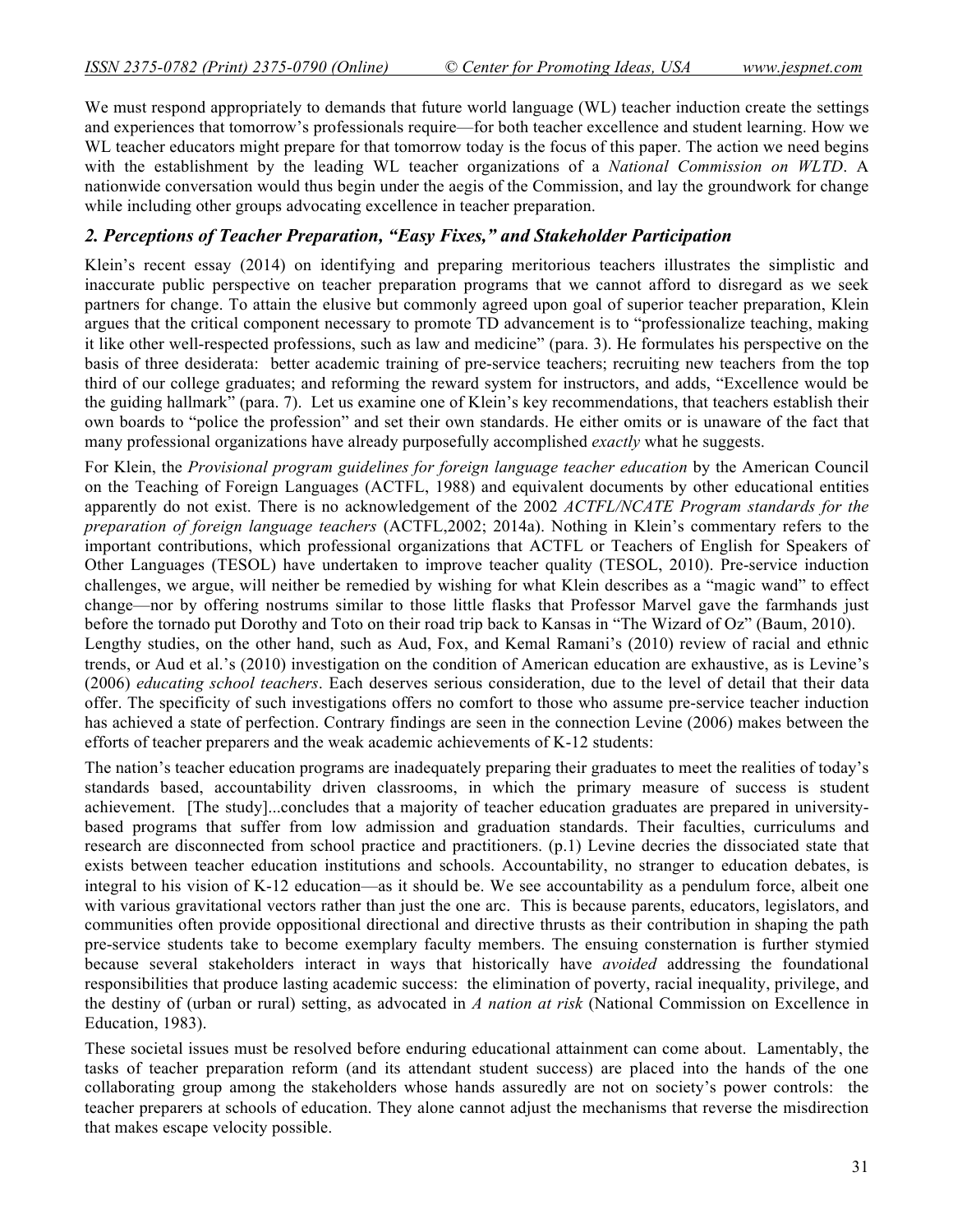## *3. Im Wesentlichsten Nichts Neues [Most Essentially, Nothing New Going On]*

In tandem with affirming our commitment to educating WL teachers capable of providing world-class learning opportunities to all, WLTD must confront multiple structural and pedagogical demands. Each requires that we put our pre-service induction house in order. To characterize these challenges systematically, we employ a structure of four questions. They clarify our position that concurrent implementation of exemplary models of clinical induction sponsored by the Commission, together with increased, sustained research-determined initiatives, will produce optimal WL teacher efficacy in classroom content, delivery, and management:

- 1. How might WLTD build upon—and *not* simply repeat—past practices?
- 2. How will standardization initiatives continue to change pre-service teacher development?
- 3. How might investigators align research projects to contribute to student achievement?
- 4. How does implementing such endeavors influence our praxis?

Our perspective takes into account the three interdependent macro-issues that frame the historical—and present challenges of WLTD: We repeat the past; we consciously lower standards of excellence established by leadership; and, we acknowledge the debilitating effects of being a disunited profession. This triad pervades professional conversations. Its continuing existence as a focus of formal and informal discussions is attested to by the authors' collective 60+ years' experience, as well as that of others (Allen, 2002; Schrier, 2008; Vélez-Rendón, 2002), as methods instructors, liaisons to licensure officers, and field supervisors of student interns. Leadership disunity and the lowering of standards are one pertinent instance of dysfunction that militates against a successful future for WLTD. It pervades the nexus between the key areas of language proficiency and teacher certification. Although it is not necessary that disunity and standards setting occur simultaneously, their respective coincident appearance influences pre-service induction requirements and outcomes, as we now illustrate.

Many state departments of education (Kansas, New York, Florida, to name but three) have set *Advanced Low* (AL) on the ACTFL Oral Proficiency Interview (ACTFL, 2012) as the minimum criterion for K-12 teacher certification in Roman alphabet languages. Wisconsin, Maryland, and other states use *Intermediate High* (IH) as their proficiency benchmark (ACTFL, 2014b). Why would one group of states have decided upon a lower standard of language proficiency than other states? A state's statutory responsibility to regulate minimum standards and identify candidates' qualifications for licensure is not the issue here. Rather, it is the integrity of the dissonant decision and the process that determined the benchmarking of those standards that are problematic. Who certifies the candidate's language abilities, for example? Is this certification a local K-12 school district decision or a university-level function? If "yes" to both questions, is the certifying officer officially certified as a rater by ACTFL? If "no," who is the approving authority, and what are the credentials of that approving authority? Further, given the absence of a clearinghouse function to make applicants' compliance transparent and thus uniformly adhered to, WL teacher preparers and future employers must rely on *perceived* or *presumed* language and content knowledge. The unreliability of such a process potentially invalidates established standards; it directly compromises the WL teacher preparers' efforts to provide schools with beginning professionals possessing appropriately verified language skills. Standards, leadership, and pre-service education have interacted. But they may not be in the best interests of education's stakeholders—including the future WL students.

Our first question, "How might WLTD build upon—and *not* simply repeat—past practices," is an essential component requiring coordination at the National Commission level. We could consider implementing past research-driven solutions to assist in preventing matters from creating ill-informed processes, such as the lack of uniformity and opaqueness in teacher credentialing and standards-setting. The Commission would be empowered to manage the steps necessary to determine one, or perhaps more than one, model of how we will prepare tomorrow's WL teachers. We would thereby begin the overdue process of standardization and stabilization for WLTD that has been called for elsewhere (Cooper, 1985; Cummings-Hlas & Conroy, 2010; García, Hernández, & Davis-Wiley, 2010; Hildebrandt & Swanson, 2014).

The Commission members would come from a community of interest groups. They would review both the pertinent research and the work of extant pre-service WL programs, and evaluate studies, articles, and reports on teacher education, such as those by Liskin-Gasparro (1999), and Raymond (2002). Their focus would be to develop the requisite recommendations and timelines for initiating the desired models of seamless induction. They would consider Parker's exhortation (cited in Schulz, 2000) as a point of departure: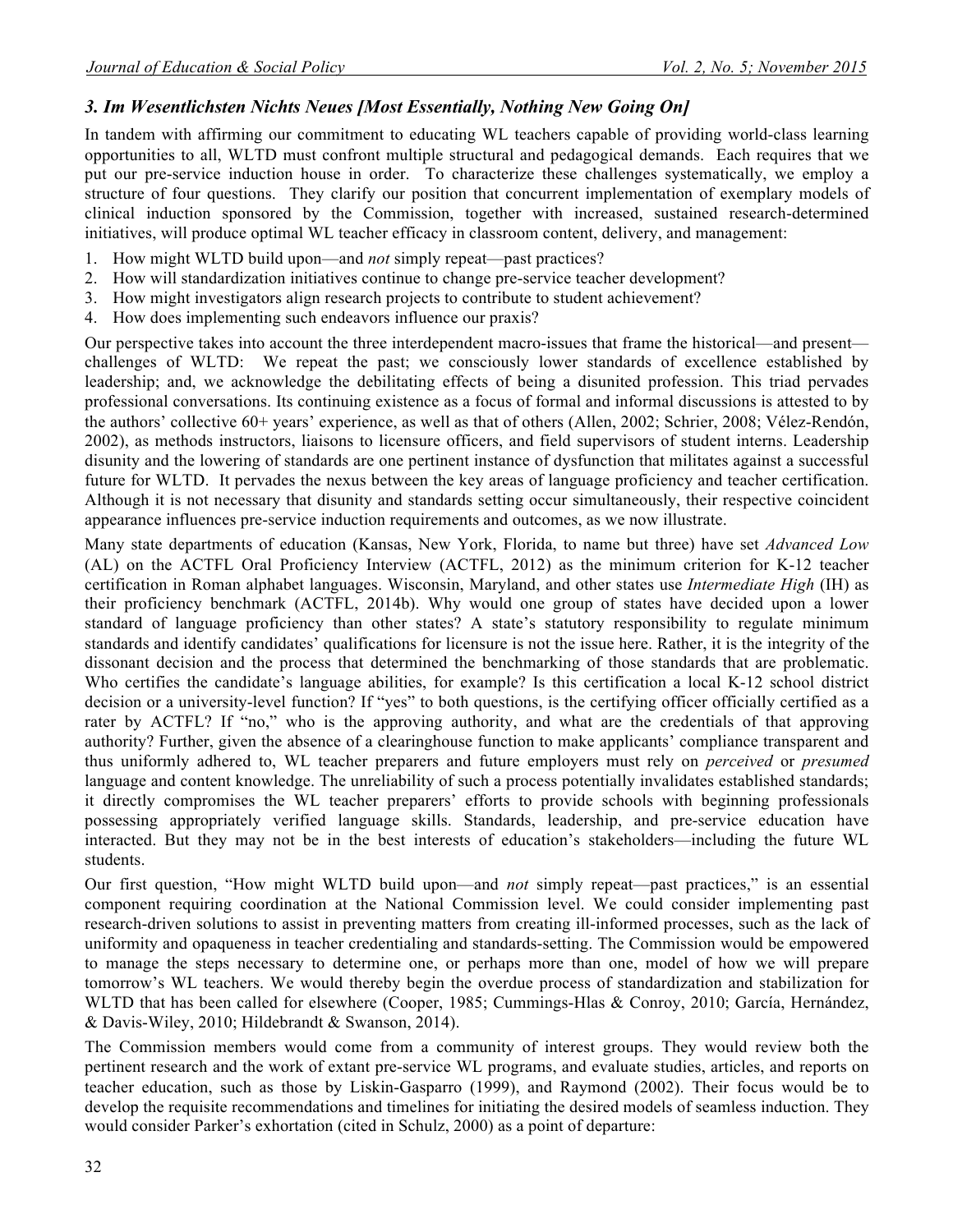"Education courses must be less theoretical and more practical and specific, …should stress methods and be conducted by the subject-matter department…should be taught by instructions with secondary-school experience" (p. 498).

Parker's call is not of recent vintage—it was published in 1935, 80 years ago. The appearance of similar declarations and deliberations from even earlier decades are also traced by Schulz (2000), such as the 1898 "Report of the Committee of Twelve of the Modern Language Association," the 1924 Coleman Report, and the 1929 Purin Report. Confirming Schulz' (2000)—and earlier, Kelly's (1969) views, Wilbur (2007) looks to the future of WLTD through the activist lens that our Commission must make its own. She advocates for the determination of prototypes or models of WL methods class instruction, and recommends a course of action. She asks that WLTD determine the one feature so critical to the pre-service teachers' classroom success: a researchbased discovery/rediscovery of best classroom practices.

Our task force would not only address the triad of macro-issues—repetition, disunity, and standards determination. It also attends to pertinent micro-issues. These day-to-day topics of induction are subsumed in seven framing questions that are the essence of successful WLTD:

- 1. Who should determine pre-service induction?
- 2. What has changed in WLTD? In other words, are we building the best ever buggy-whip in a world of horseless carriages?
- 3. Who are and who will be the methods class audiences?
- 4. Who is the teacher educator—what are his/her attributes and experiences?
- 5. Who else participates in WLTD?
- 6. What should the period of induction be in terms of time and experiences?
- 7. Who and where are our future pre-K-12 language students?

We do not offer proscriptive answers here. We respect the breadth and depth that this undertaking represents for the profession. Our framework questions are signposts conceived for Commission consideration. In a sense, our yellow brick road to WLTD becomes more river-like and less easily navigable than the paved surface. The signposts serve as beacons that signal our progress in maintaining pedagogical focus—student success, evaluating appropriate subject area content (WL), and measuring outcomes for beginning WL teachers (skill sets, staff retention, student enrollments, classroom management, and more). Our indicators are representational advisories to the Commission that it heeds the warning implicit in Alice's exchange with the Cheshire cat in Chapter 7 of Carroll's (1865) *Alice's adventures in wonderland*:

*"Which road do I take?" "Where do you want to go?" "I don't know." "Then, it doesn't matter."*

## *4. Who Should Determine Pre-Service Induction?*

This first of our seven questions is already settled fact. Through the collaboration of ACTFL with the National Council for the Accreditation of Teacher Education (NCATE)—now the Council for the Accreditation of Educator Preparation (CAEP), standards for specialized professional associations (SPA) recognition are a reality for WLTD (ACTFL, 2014a; 2014b; 2014c). Their inclusion here is to argue that the Commission continues to publicize, strengthen, and address local ramifications.

Anecdotal evidence suggests that many WL departmental colleagues remain unaware of the WLTD program standards and their portent. In concert with other stakeholder demands for accountability and measurable achievement, the standards inevitably will impact all post-secondary WL majors from various concentrations (business, social work, trade)—and, thereby, the teaching approaches used in upper-level WL seminars. On-going popularization of the standards means that we clarify the procedures and requirements of program evaluation to colleagues in literature and linguistics, and to those whose research interests may seem peripheral or not relevant to K-12 teacher preparation.

These internal WL groups will learn that CAEP recognition is advantageous in two ways. First, it raises general faculty consciousness about quality attainment in language for all WL majors and minors. The ACTFL/CAEP standards therefore can lead to or assist in a reconceptualization of university WL learning objectives. Second, because the teacher preparation criteria were established by the leading organization concerned with K-12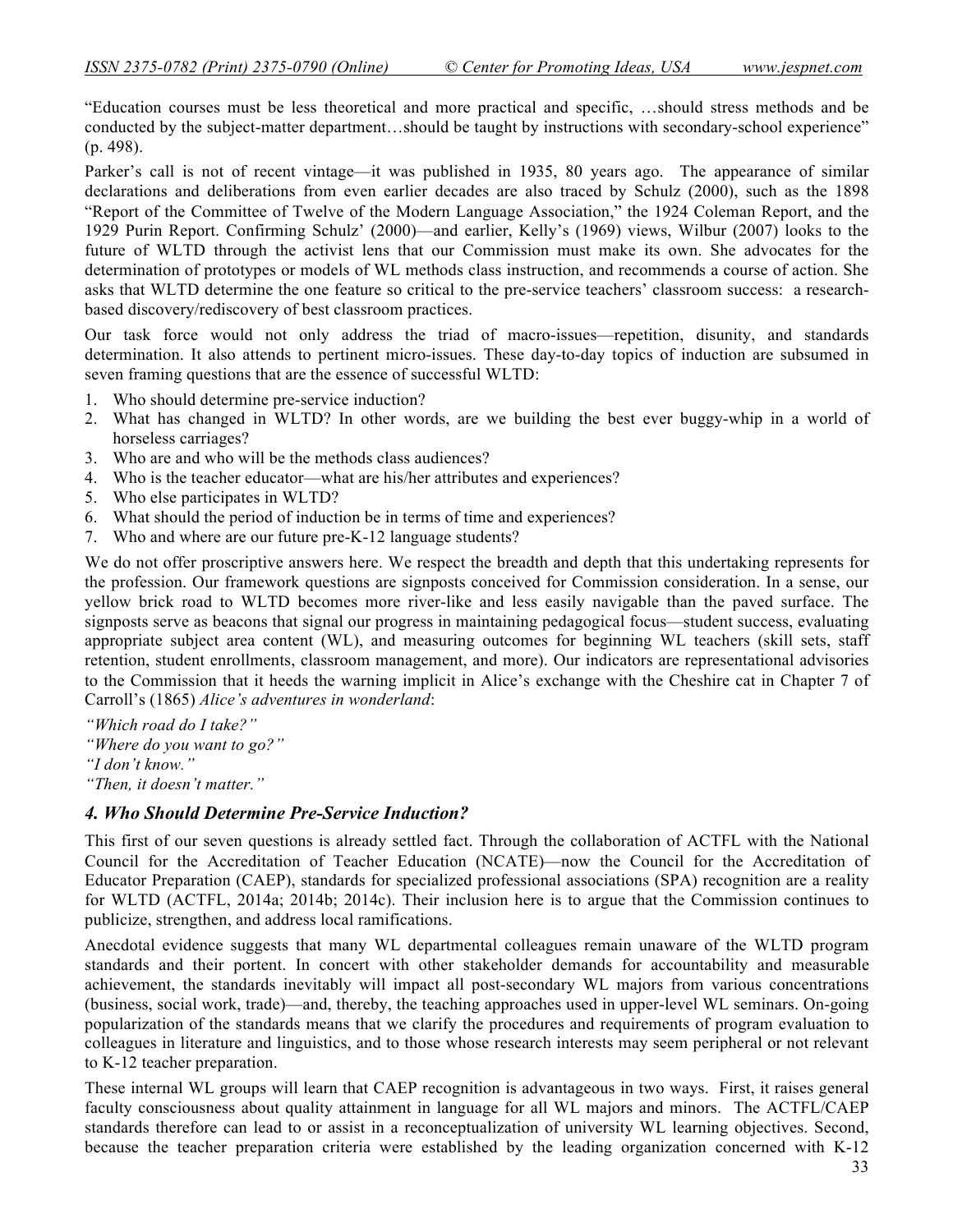teaching outcomes—ACTFL, university-level initiatives to improve WL instruction take on a strengthened and even favorable profile when they are linked to the accepted national benchmarks of language proficiency for preservice induction, Advanced Low. The revitalized instructional paradigm that Brooks and Darhower (2014) promote would provide both WL teaching majors and other WL students significant language experiences and exposure in all coursework. Adherence to the ACTFL/CAEP standards in these venues would offer WL education faculty demonstrable evidence of achievement, or the lack thereof, that is uniform and not left to a potentially dubious "local alternative." It forces refocusing what all WL majors should know and be capable of doing in the target language.

## *5. What Has Changed In WLTD?*

We suggest five preconditions for future Commission action:

- 1. WLTD is a business; we "manufacture" K-12 educators, and sell our product to a national market. Presently, there are some 100,000 WL *units*—teachers—representing our professional brand (National Center for Education Statistics, 2013, Table 209.20). How we educate the product today determines our existence and viability for tomorrow.
- 2. We have and will maintain a continual reshaping of WL study in our nation.
- 3. We have a continuing WL teacher shortage based in part on the reconstitution of language offerings and types, and an over-supply in other than WL areas.
- 4. We have a great array of tools available for delivering instruction.
- 5. We foresee a future WL teacher cadre whose life and schooling will include electronic and personal encounters with native speakers and other cultures—as will their future pupils.

Such experiences will produce an assumed level of cultural sophistication, the discussion of which informs the components of WLTD. It also brings into the conversation the effects of the apprenticeship of observation (Lortie, 1975) of future WL teachers whose training and classroom experiences must include the use of such technological tools as Skype, Adobe Connect, Google Hangout or similar electronically mediated platforms.

These considerations illustrate the necessity for the Commission's objectives to be based on mining multiple data sources, a factor that earlier conversations may have disregarded. Demographic information (retirements, changes in local ethnic populations) is one example. Another is the regional importance attached to a second language such as importing teachers from abroad for immersion language schools that have grown in number to 448 K-8 schools in over 30 states (Center for Applied Linguistics, 2011; García, 1990, 2009), and the popularity of languages not traditionally taught in the US (Rhodes & Pufahl, 2010). Pedagogical research on effective practices, and surveys investigating what are the preferred languages require reflection, as do recommendations pertaining to universally accessible technology innovations and their impact on WL education.

#### *6. Who Are and Who Will Be the Methods Class Audiences?*

In addition to the Commission formulating recommendations as to what should constitute the program structure of future WL methods courses, its members must consider the third of our seven signposts, that of the course demographic composition that methods instructors such as García and Davis-Wiley (2012) have described. Minimum course registration requirements (e.g., 10 students or the class is cancelled), as well as the aforementioned changes in K-12 language study bear directly on audience composition. In turn, these circumstances influence the pedagogy conversations on WLTD, a reality that the authors have themselves experienced.

We conclude that the "one text fits all" topics of the traditional methods sequence are operationally unsound. Further, in the future, it will also be ineffective. Topics instructors must cover in methods sections are no longer just for traditional WL majors preparing to be teachers of Spanish I or French II or German AP at a high school. Chinese, for example, is among the newer K-12 WL offerings; its instructor may be a new arrival to an American school district, and an enrollee in the local methods program as part of an alternative licensure process.

In addition to encountering that possible divergence of opinion from a graduate enrollee (such as the Chinese teacher), the WLTD courses also may welcome students of other backgrounds and perspectives. They are teachers in U.S. immersion programs and bring another perspective to the program—that of content-based instruction. The immersion teacher teaches language through content, and content through language, as Met (1991) explained.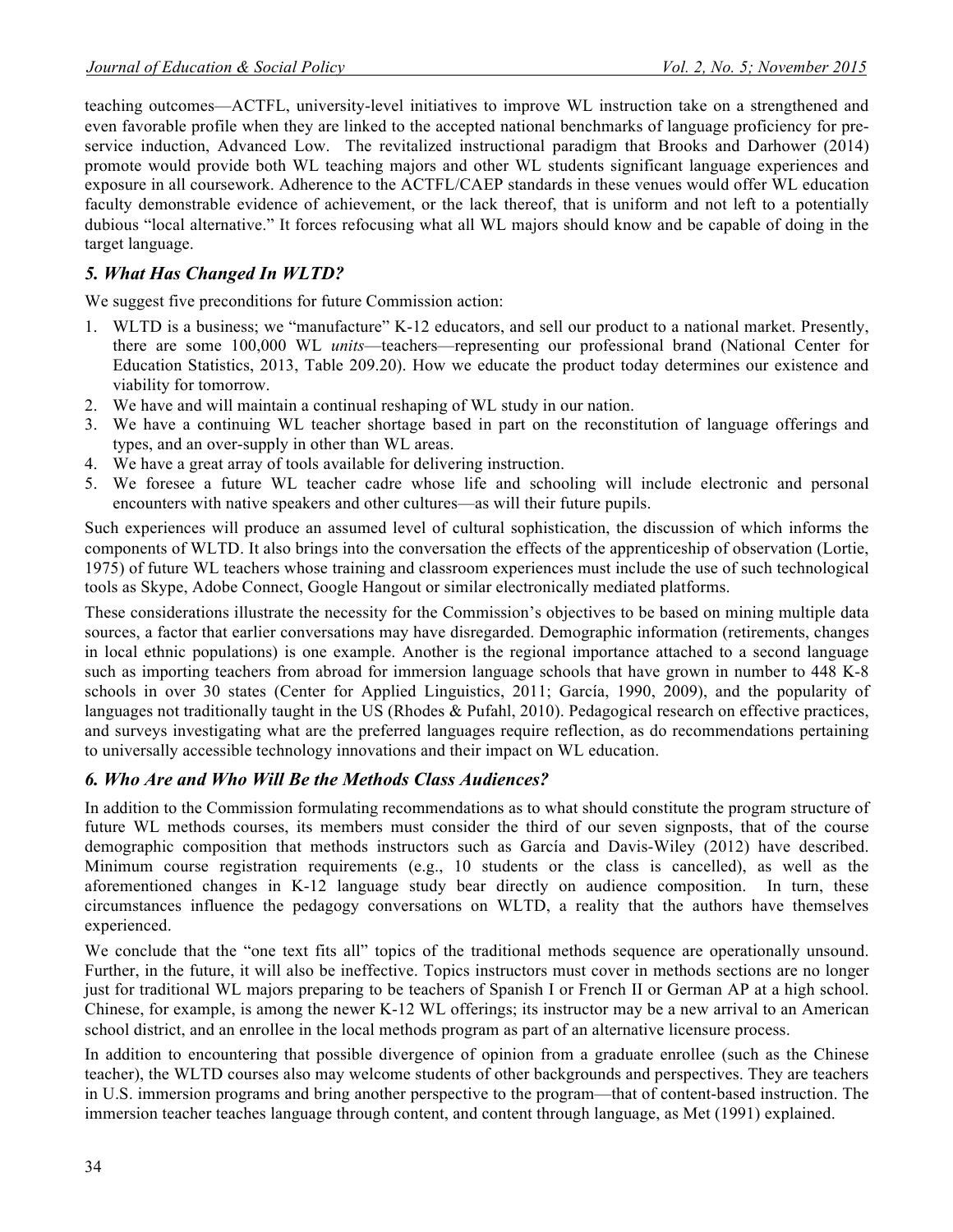We also cannot exclude the simultaneous presence in methods of pre-service teacher candidates whose goals are akin to those of the immersion instructors: those wishing to make use of our expertise as they prepare to teach using a method integrating language and content known as *sheltered instruction* (Ballantyne, Sanderman & Levy, 2008) or teach in a dual-immersion programs for English learners (Center for Applied Linguistics, 2014; Echeverria, Vogt & Short, 2007). The distinctiveness of these groups, assembled in one or two seminars on methods because of minimum enrollment requirements, means that a series of forced choices must be made by the methods instructor, who has to decide what might be beneficial to each audience segment. Lamentably, the choices for discussion topics are packed into one 3 or 4-credit hour course—a wholly insufficient time to devote to vital aspects that comprise methods content. The Commission will undertake a major challenge as it navigates this part of our journey into the future.

### *7. Who are Teacher Educators? What are their attributes and experiences? Who else participates in WLTD?*

The next two signposts for the Commission refer to required qualifications and preparation of the key faculty charged with mentoring the pre-service WL teacher: the methods instructor (the fourth question) and the cooperating teacher (the fifth). Their individual yet collaborative activities are vital (Ingersoll  $\&$  Smith, 2004), but not only because of the complexity of decisions to be made regarding methods course content. Beyond that, it is also because the personnel implications of supervising the practicum student (Bailey, 2009) require that we consider the attributes of methods instructors and cooperating teachers through dispassionate inquiry combined with compassionate reflection.

Regarding the preparation of the future methods faculty, we suggest that the Commission's point of departure for inquiry into what makes an effective WL methods instructor begin by exploring the dual question of "What takes place—and what should take place—in the diverse-types methods classroom?" Among the related topics to be discussed is that of "priority matters" for the teacher candidates during induction (Fry, 2007; National Capitol Resource Center, n.d.). Does the methods instructor provide model thematic units and fully address concerns regarding content-based instruction, both of which are important to an immersion teacher, for example? Or, should priority be given to questions by future secondary WL teachers on how and when one should teach the French partitive, or Spanish verb endings? Are verb positions in German subordinate clauses a priority? What about ways to assist ELL students in acquiring the copular verb "to be" and meeting standards (Interstate New Teacher Assessment and Support Consortium—INTASC Foreign language Standards Committee, 2002; TESOL, 2006)? Should they discuss reasons to put aside mechanical drills and pre-conceived beliefs about teaching (Doolittle, Dodds & Placek, 1993; Fajet, Bello, Alwee Leftwich, Mesler & Shaver, 2005; Lortie, 1975; Wong & VanPatten, 2003)?

And all this attended to in one room in the same time, more or less, for three or four credit hours. How might we produce the necessary quantity of methods professors who would be capable of guiding each sub-group along their respective career paths? How will future methods instruction be devised so as to address the many questions that the diverse future teachers will have raised by dint of their assignment? How will we educate WLTD instructors to provide appropriate insights and promote activities that satisfy students' needs for information on how-to learn strategies (Oxford, 1990)—as well as simultaneously ensure future WL teachers of excellence for each program type represented in the methods seminar? At this juncture, the solutions may be beyond our collective reach. Investigating the possibilities to develop answers is, however, within the Commission's grasp.

And a portion of that endeavor must include identifying the knowledgeable allies at the appropriate levels in education. We would count among them the language department supervisors who deal with teacher observations and curriculum development in several WL areas. Many leaders are members of the National Association of District Supervisors of Foreign Languages (NADSFL), which developed the widely referenced "Characteristics of Effective Foreign Language Instruction" (NADSFL, 1999). The contributions of K-12 cooperating teachers who are recognized for their teaching skills cannot be omitted, nor can the building-level administrators who provide internship opportunities for teacher developers (García, 2010).

Undeniably, the career aspirations of language methods enrollees demand a great deal of the instructor/supervisor, as Wallace (1991) and Zimmer-Loew (2000) argue. We believe that adequately responding to the spectrum of WLTD students' interests is beyond the expertise of most WL methods faculty. It is not a lack of commitment and knowledge of standards and performance guidelines for learners (Swender & Duncan, 1998).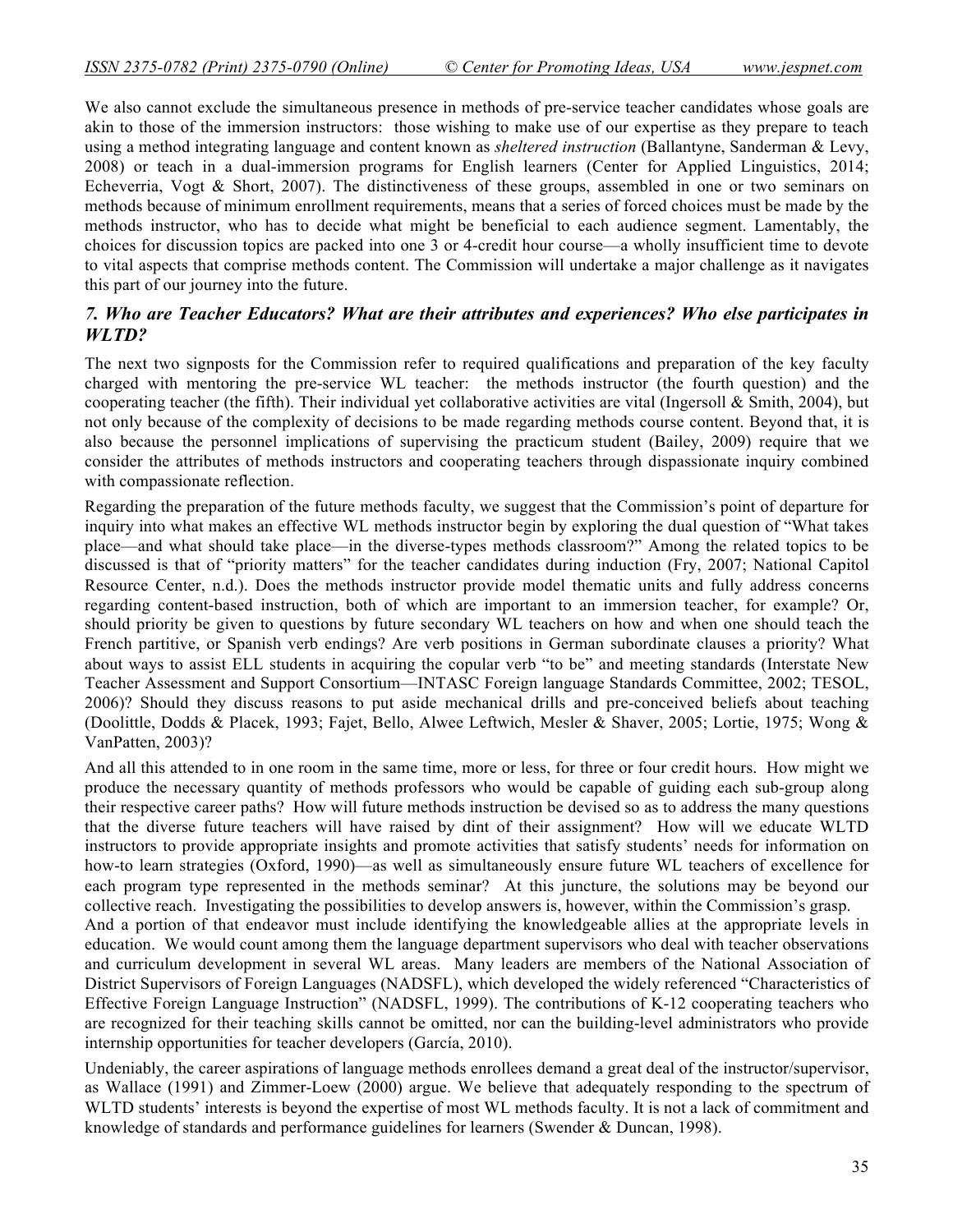The reality is that very few individuals can claim first-hand experiences in having taught ELL *and* EFL students abroad *and* WL (K-12) instruction, *and* science for Spanish immersion at the middle school level that would guide the pre-service WL teacher. To ameliorate that reality, we argue that if methods faculty members were to experience first-hand a sustained and varied K-12 teaching assignment, as could easily be endorsed by the Commission in its recommendations, both instructors and students would benefit from the insights of shared professional development.

Additionally, it is mandatory that the Commission review the factors that deliver a superior induction sequence model with a concurrent task—one not subordinate to it, but of co-equal importance: the delineation of the role and skills that the school-site cooperating teacher has for WLTD. Studies investigating collaboration between the methods instructor and the cooperating teacher describe the valuable working relationship being constructed to benefit the pre-service intern (García, Hernández, & Davis-Wiley, 2010). Theirs cannot function in an oppositional dynamic that deconstructs the connections between theory and practice, say, between discussing the value of input flooding techniques versus explicit instruction and testing the relevant hypothesizes through action research (Ellis, 2002; Hernández, 2011). We insist that our profession—and other disciplines—must do better than what we do now when it comes to assisting and rewarding cooperating teachers for their contributions to teacher education.

### *8. What Should the Period of Induction be in Terms of Time and Experiences?*

The fourth and fifth of the seven signposts form a direct line to the next to last signpost, the sixth: the amount of time needed for exemplary WLTD. The authors and others who work in TD have long agonized over the induction time allocated to WL and other subject areas. Where once a 5-year period of induction was hailed as the answer (Holmes Group, 1995), that number, due to political and economic constraints, has been reduced to the traditional 4-year college experience in some institutions. What does it matter, we ask, if TD does not provide the evidence required of us—student success in K-12, teacher retention and quality, to demand that we look at different induction models of greater duration?

### *9. Who and Where are Our Future Pre-K-12 Language Students?*

The final signpost we offer the Commission to mark the path needed for WLTD in the next decade is to ask about the demographics of America's WL learners. Indeed, we have many children whose home language is not English. What role will the multicultural and often bilingual communities play for a student to choose to study a WL? How do we use WLTD to assist tomorrow's teachers in preparing for the diverse population of WL learners we see today—and will see more of tomorrow? Do we really believe that all students are capable of learning another language, as declared in the preface to our national standards (National Standards in Foreign Language Education Project, 2006)? Can we implement such programs? The determination of such questions will assist us in planning WLTD that will make it possible for an inclusive audience of WL learners to thrive as they learn about "the other."

#### *10. Conclusions and Beginnings*

As preparers of future WL teachers, we are remiss if we do not consider the influence that the Commission for WLTD would have in creating excellent pre-service induction models. The Commission must simultaneously benefit K-12 schoolchildren, and ensure their academic success as it enhances their interest in and respect for other languages and cultures. By addressing the macro- and micro-issues that we have described confronting our profession on a sustained basis, the Commission can bring about standardized, seamless language teacher preparation to do just that.

Finding the yellow brick road that leads us to a state approaching preparation perfection is not the only education challenge facing our nation, however. Underlying crises affecting schools and pupils—poverty, hunger, crime, and appropriate funding—compel resolution. For if the influence of a teacher is limited to 10% or 20% of the child's experience (Strauss, 2013, para. 14), we cannot meet our challenge for WLTD alone. While WLTD is but one brick in the road to successful teacher education, it is clear that our individual responsibility and collective professional obligation to ensure that our single brick was contributed without flaws during its design and production.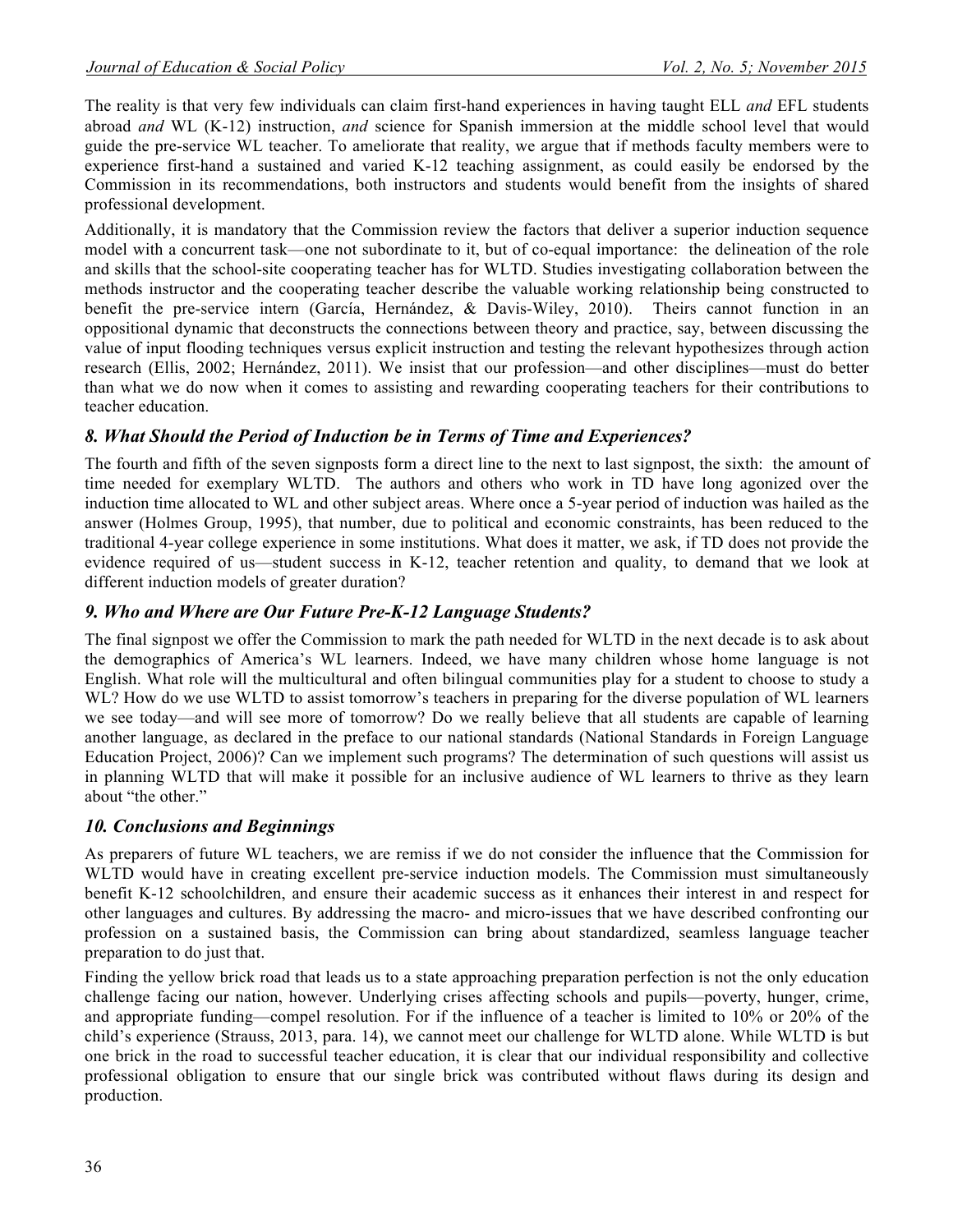#### *References*

- Allen, L. (2002). Teachers' pedagogical beliefs and the standards for world language learning. *Foreign Language Learning, 3,* 518-528.
- American Council on the Teaching of Foreign Languages. (1988). *Provisional program guidelines for foreign language teacher education*. Yonkers, NY.
- American Council on the Teaching of Foreign Languages. (2012). ACTFL proficiency guidelines. Alexandria, VA. Author.
- American Council on the Teaching of Foreign Languages. (2014a). *Program standards for the preparation of foreign language teachers (2014). (Initial level—Undergraduate & Graduate) (For K-12 and Secondary Certification Programs)*
- American Council on the Teaching of Foreign Languages. (2014b). States using ACTFL/CAEP assessments. Updated July 28, 2014. Retrieved from www.ncssfl.org/docs/**STATES**-USING-ACTFL-Assessments-2012.pdf
- American Council on the Teaching of Foreign Languages. (2014c). *CAEP FAQs. Frequently asked questions about the new ACTFL/CAEP program standards for the preparation of foreign language teachers.*  Retrieved from http://www.actfl.org/http%3A/actfl.org/professional-development/program-reviewservices/actflncate/actflncate/ncate-faqs#3
- Aud, S., Fox, M., & Kemal Ramani, A. (2010). *Status and trends in the education of racial and ethnic groups*. (NCES 2010-015). Washington, D. C.: National Center for Education Statistics, Institute of Education Statistics, U.S. Department of Education. Retrieved from http://nces.ed.gov/pubs2010/2010015.pdf
- Aud, S., Hussar, W., Planty, M., Snyder, T., Bianco, K., Fox, M., Frohlich, L., Kemp, J., & Drake, L. (2010). *The condition of education*. (NCES 2010-028). Washington, D. C.: National Center for Education Statistics, Institute of Education Statistics, U.S. Department of Education. Retrieved from http://nces.ed.gov/pubs2010/2010028.pdf
- Bailey, K. M. (2009). Language teacher supervision. In A. Burns, A & J. C. Richards (Eds.). *The Cambridge guide to second language teacher education* (pp.269-278). New York: Cambridge University Press.
- Ballantyne, K.G., Sanderman, A.R., & Levy, J. (2008). *Educating English language learners: Building teacher capacity.* Washington, D.C.: National Clearinghouse for English Language Acquisition. Retrieved from http://www.ncela.gwu.edu/practice/mainstream\_teachers.htm
- Baum, L. F. (2010). *The Wonderful Wizard of Oz.* Mineola (NY): Dover Publications.
- Brooks, F., & Darhower, M. A. (2014). It takes a department! A study of the culture of proficiency in three foreign language teacher education programs. *Foreign Language Annals, 47,* 592-613.
- Carroll, L. (1865). *Alice's adventures in wonderland.* London: MacMillan & Co.
- Center for Applied Linguistics (CAL). (2011). *Directory of foreign language immersion programs in U.S. schools.* Retrieved from *http://webapp.cal.org/Immersion/*
- Center for Applied Linguistics (CAL). (2014). Two way immersion programs. Retrieved from http://www.cal.org/twi/
- Cooper, T. C. (1985). A survey of teacher concerns. *Foreign Language Annals, 18,* 21-24.
- Cummings Hlas, A., & Conroy, K. (2010). Organizing principles for new language teacher educators: The methods course. *NECTFL Review, 65,* 52-66.
- Cushman, K. (2003). *Fires in the bathroom: Advice for teachers from school kids.* NY: The New Press.
- Cushman, K. (2005). *Sent to the principal: Students talk about making high school better*. Providence, RI: Next Generation Press.
- Darling-Hammond, L. (2000). How teacher education matters. *Journal of Teacher Education, 51*, 166-73.
- Darling-Hammond, L. (2003). Keeping good teachers: What leaders can do. *Educational Leadership*, *60*(8), 7-13*.*
- Doolittle, S. A., Dodds, P., & Placek, J.H. (1993). Persistence of beliefs about teaching during training of preservice teachers. *Journal of Teaching in Physical Education, 12,* 355-365.
- Echevarria, J., Vogt, M. E., & Short, D. J. (2007). *Making content comprehensible for English learners: The SIOP model.* (3rd ed.). Boston: Pearson Allyn & Bacon.
- Ellis, N.C. (2002). Frequency effects in language acquisition: A review with implications for theories of implicit and explicit language acquisition. *Studies in Second Language Acquisition, 24,* 143-148.
- Fajet, W., Bello, M., Ahwee Leftwich, S., Mesler, J. L. & Shaver, A. N. (2005). Pre-service teachers' perceptions in education classes. *Teaching & Teacher Education, 21,* 717–727.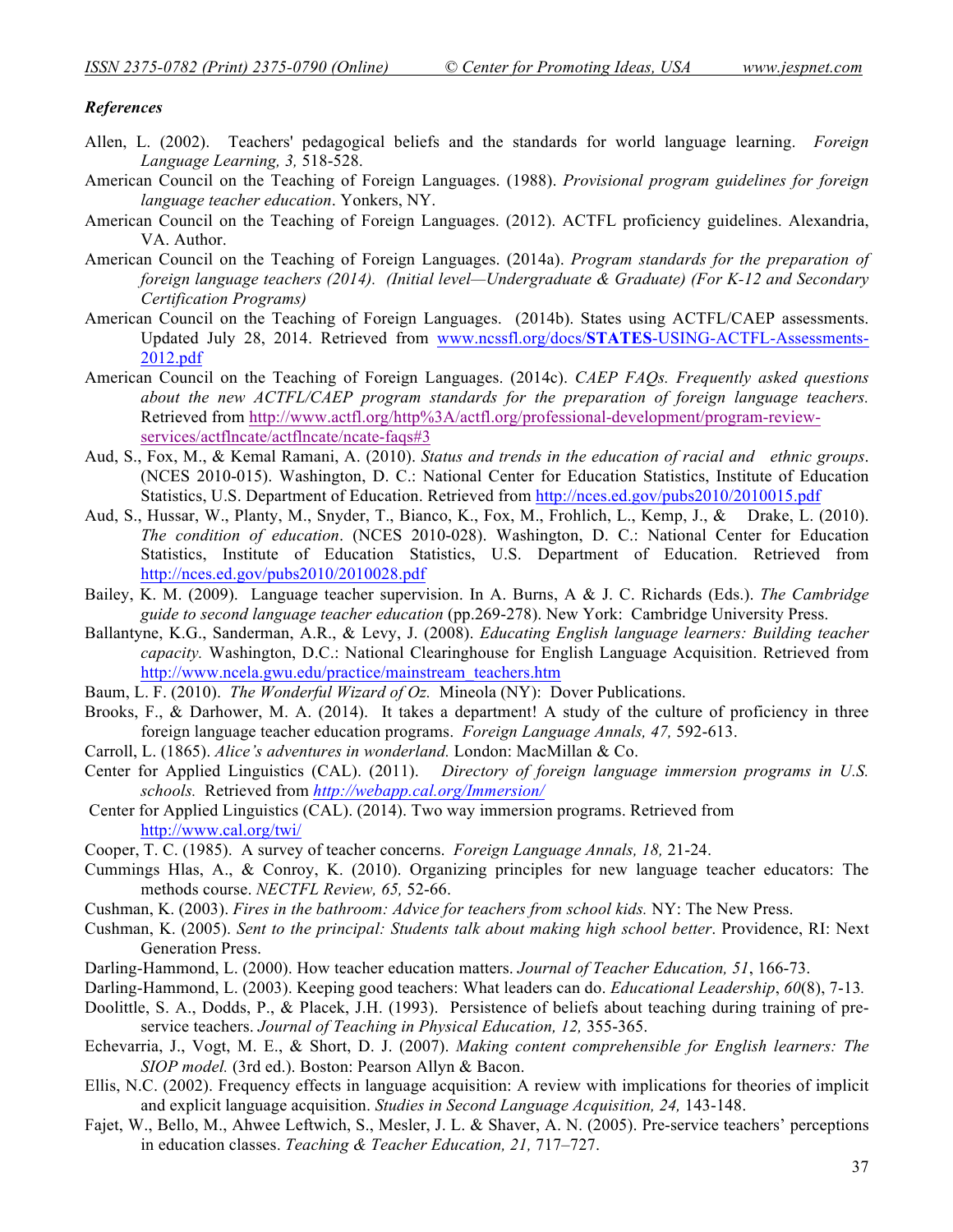- Freeman, D. (2002). The hidden side of the work: Teacher knowledge and learning to teach. A perspective from North American educational research on teacher education in English language teaching. *Language Teaching, 35,* 1-13.
- Fry, S. W. (2007). First-year teachers and induction support: Ups, downs, and in-betweens. *The Qualitative Report, 12*(2), 216-237.
- García, P. A. (1990). Five easy pieces: Staff development for immersion. In G. C. Lipton (Ed.). *National FLES\* Commission Report* (pp. 44-56). Urbana: AATF.
- García, P. A. (2009). Considerations, constraints and joys: Remembering the future of language immersion in the U.S. *The TFLTA Journal, 1*(1), 15-32.
- García, P. A. (2010). What every beginning language teacher needs to know…And begins to learn. In G.C. Lipton (Ed.). *Practical handbook to elementary FLES programs.* (5th ed., pp. 425-430). Kensington, MD: National FLES\* Institute.
- García, P. A., & Davis-Wiley, P. (2012). Reflections on the combined World Language/English as a Second Language methods course. *NECTFL Review, 69,* 13-46.
- García, P. A., Hernández, T.A., & Davis-Wiley, P. (2010). Preparing tomorrow's world language teacher today: The case for seamless induction. *NECTFL Review, 65,* 22-51.
- Goldstein, D. (2014). *The teacher wars. A history of America's most embattled profession.* New York: Doubleday.
- Hernández, T. A. (2011). Re-examining the role of explicit instruction and input flood on the acquisition of Spanish discourse markers. *Language Teaching Research, 15,* 159-182.
- Hildebrandt, S. A., Swanson, P. (2014). World language teacher candidate performance on EdTPA: An exploratory study. *Foreign Language Annals, 47,* 576-591.
- Holmes Group. (1995). *Tomorrow's Schools of Education: A Report of the Holmes Group.* East Lansing, MI. Author. Retrieved from http://files.eric.ed.gov/fulltext/ED399220.pdf
- Ingersoll, R., & Smith, T. (2004). Do teacher induction and mentoring matter? *NASSP Bulletin, 88*, 28-41.
- Interstate New Teacher Assessment and Support Consortium INTASC Foreign Language Standards Committee (2002). *Model standards for licensing beginning foreign language teachers:* Washington, D.C.: Council of Chief State School Officers.
- Joint National Committee for Languages & National Committee for Languages and International Studies (JNCL/NCLIS). (2009). *Foreign language education, strategies, and goals.* Retrieved from http://www.languagepolicy.org/documents/Foreign%20Language%20Education%20Policies%20Needs% 20and%20StrategiesFINAL.pdf
- Kelly, L. G. (1969). *25 centuries of language teaching.* Rowley: Newbury House.
- Klein, J. (2014). Teaching our children can be a profession. Retrieved from *http://www.usatoday.com/story/opinion/2014/11/16/teaching-profession-education-refor-examscolumn/19144267/*
- Levine, A. (2006). *Educating school teachers: Executive summary.* Washington, DC: Education Schools Project. Retrieved from ERIC database. (ED504135)
- Liskin-Gasparro, J. (1999). Preparing a nation's teachers: models for English and foreign language programs. In P. Franklin, D. Lawrence., & E. Welles (Eds.). *Preparing a nation's teachers* (pp. 284-316)*.* New York: Modern Language Association of America.
- Lortie, D. (1975). *Schoolteacher: A sociological study*. London: University of Chicago Press.
- Met, M. (1991). Learning language through content: learning content through language. *Foreign Language Annals 28*, 281-295.
- National Association of District Supervisors of Foreign Language. (1999). *Characteristics of effective foreign language instruction.* Retrieved from http://www.nadsfl.org/characteristics.htm
- National Capitol Language Resource Center (NCLRC). (n.d.). The essentials of language teaching. National Capitol Language Resource Center. Retrieved from http://nclrc.org/essentials
- National Center for Education Statistics. (2013). *Table 209.20. Number, highest degree, and years of full-time teaching experience of teachers in public and private elementary and secondary schools, by selected teacher characteristics: Selected years, 1999-2000 through 2011-2012. Retrieved from Selected years, 1999-2000 through 2011-2012.* Retrieved from http://nces.ed.gov/programs/digest/d13/tables/dt13)209.20.asp